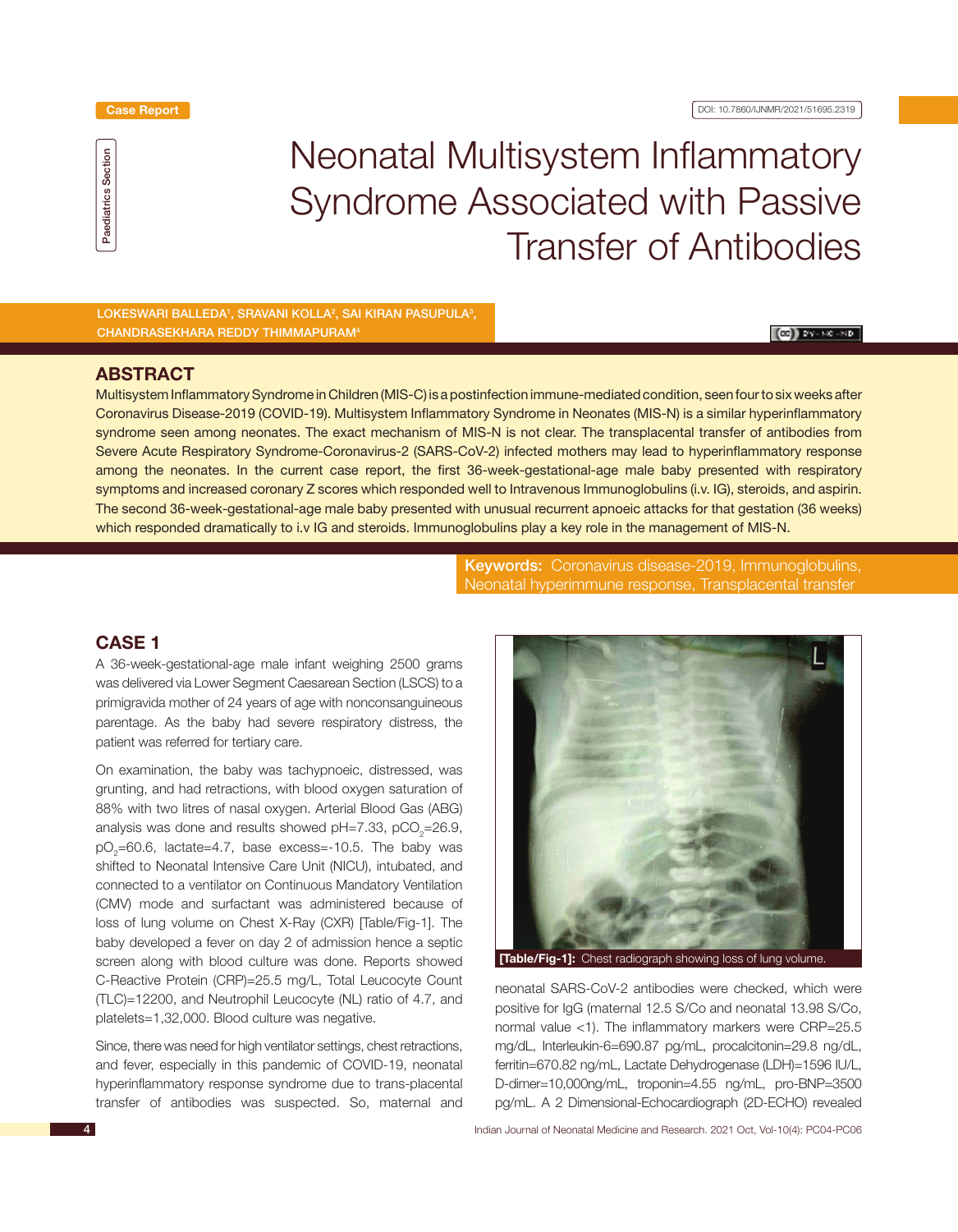increased coronary Z-scores; Left Main Coronary Artery (LMCA)=2.9 mm (Z score=6.47), Right Coronary Artery (RCA)=2.2 mm (Z score=4.75) and pulmonary hypertension (Right Ventricular Systolic Pressure (RVSP)=46 mmHg). Based on the World Health Organisation (WHO) MIS-C criteria [1], the baby was diagnosed with MIS-N.

The baby was treated with i.v IG, 2 gm/kg; Low Molecular Weight Heparin (LMWH), 1 unit/kg; i.v dexamethasone, 0.15 mg/kg; and aspirin 3 mg/kg along with routine antibiotics and supportive care. The baby had a protracted course in the hospital with a prolonged ventilator stay (6 days), Continuous Positive Airway Pressure (CPAP) (3 days), Heated Humidified High Flow Nasal Cannula (HHHFNC) (7 days), Intensive Care Unit (ICU) (18 days), and hospital stay (21 days). During the course, the baby had recurrent seizures, feed intolerance, and high-grade fever. As the baby continued to be sick, along with the persistence of highgrade fever, 2<sup>nd</sup> dose of i.v IG was given.

With a lot of supportive management and nursing care, the baby recovered gradually and was discharged on day 23 of life. At the time of discharge, there was a significant reduction in the coronary Z-scores and pulmonary pressures LMCA=1.2 mm  $(Z$ -score-00.44), RCA=1.6 ( $Z$  score-2.52), and RVSP=23.4 mmHg. Inflammatory markers also normalised. (CRP=0.2 mg/dL, D-dimer=3280 ng/mL). The baby is on follow-up and is doing well.

## **CASE 2**

A 36-week newborn baby boy with a birth weight of 2.7 kg was delivered by LSCS to a primigravida mother of 22 years with non consanguineous parentage. The baby was brought with breathing difficulty since birth which was gradually progressing. At the time of admission, the baby was tachypnoeic, had acral cyanosis, and blood oxygen saturation was maintained on nasal oxygen.

The initial reports were: haemoglobin=16.2 gm%, TLC=8,900, Platelet count (PLT)=4,19,000; CRP=0.3. ABG showed pH=7.23, pCO<sub>2</sub>=49.2, pO<sub>2</sub>=84.7, HCO<sub>3</sub>=18.6, lactate=2.4. The baby was started on CPAP and treated with antibiotics and supportive care. On day two, the baby had a fever and recurrent attacks of apnoea and bradycardia which was unusual for that age and gestation and there was no improvement with CPAP. Magnetic Resonance Imaging (MRI) Brain was done which was normal and lumbar puncture was deferred because of the poor general condition of the baby. Blood culture was negative.f

At this point, positive maternal COVID-19 antibodies (133.3 S/ Co) provided by the obstetrician guided us to check antibody levels in the baby which were positive for SARS-CoV-2 IgG antibodies (3.62 S/Co). Inflammatory markers were also elevated (D-dimers=7,620 ng/mL, LDH=688IU/L, IL6=1.13 pg/mL, Pro BNP=1325pg/mL). A 2D ECHO revealed normal coronary diameters {LMCA=1.7 mm (Z Score=2.17) RCA=1.4 mm (Z score=1.83)}. Hence, a possibility of MIS-N was considered. The patient was treated with i.v immunoglobulins 2 grams/ kg, i.v dexamethasone 0.15 mg/kg, and aspirin 3 mg/kg. Baby responded dramatically and apnoeic episodes became passive within 24 hours of treatment with immunoglobulins and was weaned off to High Flow Nasal Cannula (HFNC) on day 7 and subsequently to room air on day 8. Inflammatory markers improved significantly. (CRP=0.8 mg/dL, D-dimer=1840 ng/mL). The baby was discharged on day 11 of life. The baby is on follow-up and is doing well.

### **DISCUSSION**

The SARS-CoV-2 infection during pregnancy may lead to many prenatal and postnatal complications [2]. The current study highlighted MIS-C like manifestations among neonates. This case series explains the possibility of passive transmission of antibodies causing multi-system involvement.

In one report, the vertical transmission was presumed in a newborn by highly specific SARS-CoV-2 immunoglobulins level obtained at two hours of age, but all five Reverse Transcriptase-Polymerase Chain Reaction (RT-PCR) tests on nasopharyngeal swabs were negative [3,4]. In a study on six COVID-19 reported mothers, Zeng H et al., stated that SARS-CoV-2 was not found in the serum or throat swab by RT-PCR in any of the newborns, five babies had elevated IgG concentrations, and IgM was detected among two infants [7]. Previous reports have not indicated maternal-foetal transmission of SARS-CoV-2, including negative checks of amniotic fluid, umbilical cord blood, vaginal swabs, and breast milk [5]. The transfer of maternal antibodies transplacentally and through Expressed Breast Milk (EBM) can lead to a hyperinflammatory state with cytokine storm. These inflammatory responses among the neonates have been responsible for the MIS-C-like presentation with persistent pulmonary hypertension [6]. So in these two neonates, passive transfer of antibodies might be the cause for clinical manifestations. This was also supported by the presence of positive IgG SARS-CoV-2 antibodies in both baby and mother. In the present study, EBM is not the cause, as symptoms were seen even before the initiation of feeds.

Transplacental passage of maternal antibodies is a known fact which is also applicable to SARS-CoV-2 antibodies. Multiple studies have reported the transplacental transfer of anti-SARS-CoV-2 IgG antibodies to neonates. The majority (87%) infants born to seropositive mothers had detectable IgG antibodies at birth, transfer ratios were more than 1.0, and there was a positive correlation between maternal and infant antibody titers, regardless of the presence of symptoms in the mother or the severity of the disease [7-9]. The pathogenesis of MIS -N is not well established. It is not clear if the clinical manifestations are related to maternal COVID-19 or due to an hyperinflammatory